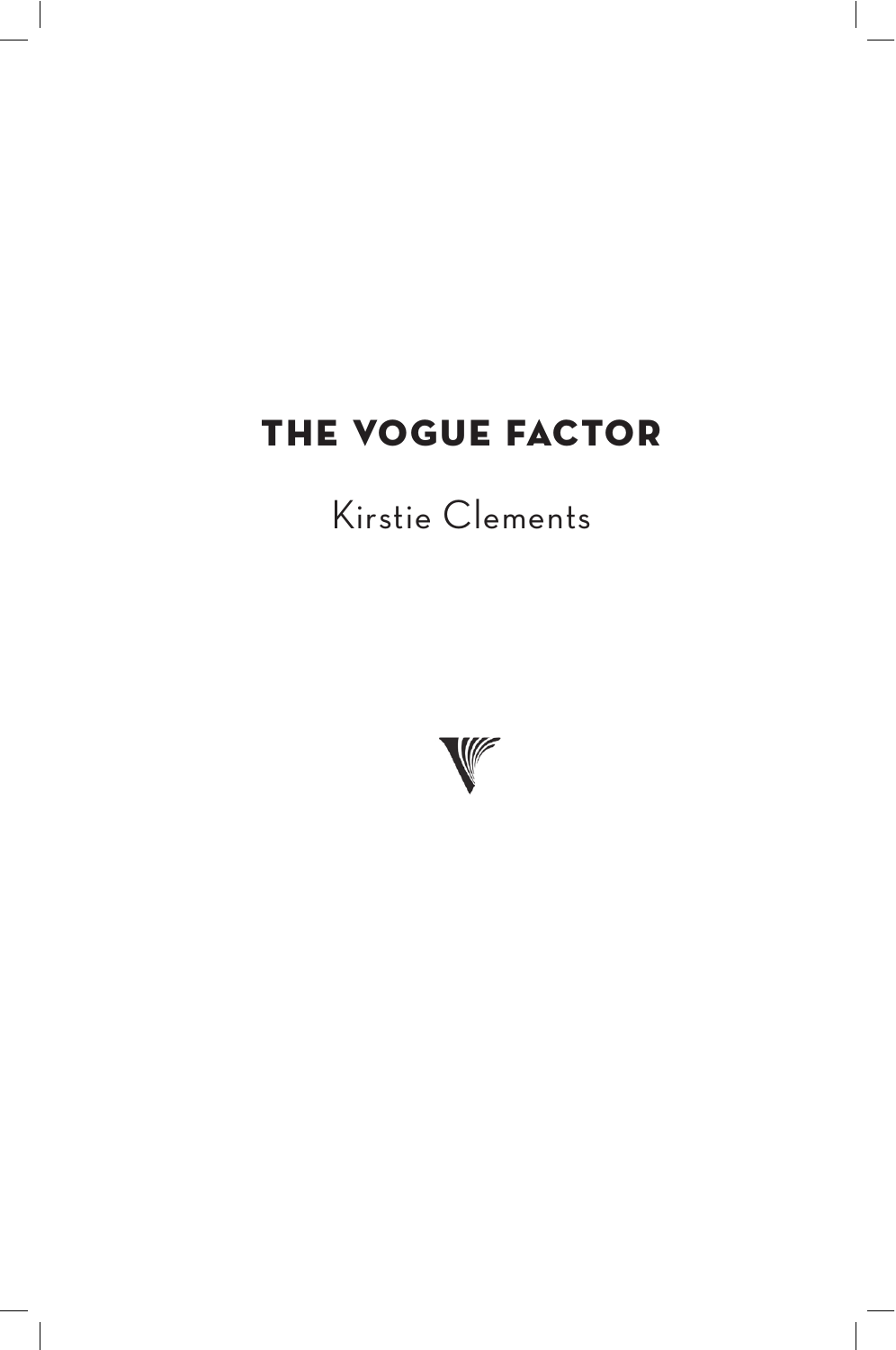### MELBOURNE UNIVERSITY PRESS

An imprint of Melbourne University Publishing Limited 11–15 Argyle Place South, Carlton, Victoria 3053, Australia mup-info@unimelb.edu.au www.mup.com.au

First published 2013 Reprinted 2013 Text © Kirstie Clements 2013 This edition published 2014 Design and typography © Melbourne University Publishing Ltd 2013

This book is copyright. Apart from any use permitted under the Copyright Act 1968 and subsequent amendments, no part may be reproduced, stored in a retrieval system or transmitted by any means or process whatsoever without the prior written permission of the publisher.

Every attempt has been made to locate the copyright holders for material quoted in this book. Any person or organisation that may have been overlooked or misattributed may contact the publisher.

Cover design by Jenny Grigg Typeset by TypeSkill Printed in Australia by McPherson's Printing Group

National Library of Australia Cataloguing-in-Publication entry

Clements, Kirstie.

The Vogue factor / Kirstie Clements.

9780522866278 (pbk.) 9780522862447 (ebook)

Vogue Australia—History. Fashion—Australia—History.

#### **Cover image:** Carlotta Moye

**Picture section credits, in sequential order; page one:** © Kirstie Clements; © Kirstie Clements; © Kirstie Clements; © Kirstie Clements; Lucas Dawson © Getty Images; Don Arnold © Getty Images **page two:** © Kirstie Clements; © Robert Rosen **page three:** © Robert Rosen; © Lucas Dawson; © Romy Frydman, courtesy of *Style Me Romy* **page four:** Caroline McCreadie © Imagenet; Gaye Gerad © Getty Images; © and courtesy of *Vogue Australia*, September 2009; © Fiora Sacco **page five:** © Fiora Sacco; Robert Rosen **page six and seven:** Getty Images Entertainment; © Vito Vampatella; © Daniel Boud, courtesy of Little Hero; © and courtesy of *Vogue Australia*, January 2000; © and courtesy of *Vogue Australia*, December 2003; © and courtesy of *Vogue Australia*, December 2004: **page eight:** Lisa Maree Wilson © Getty Images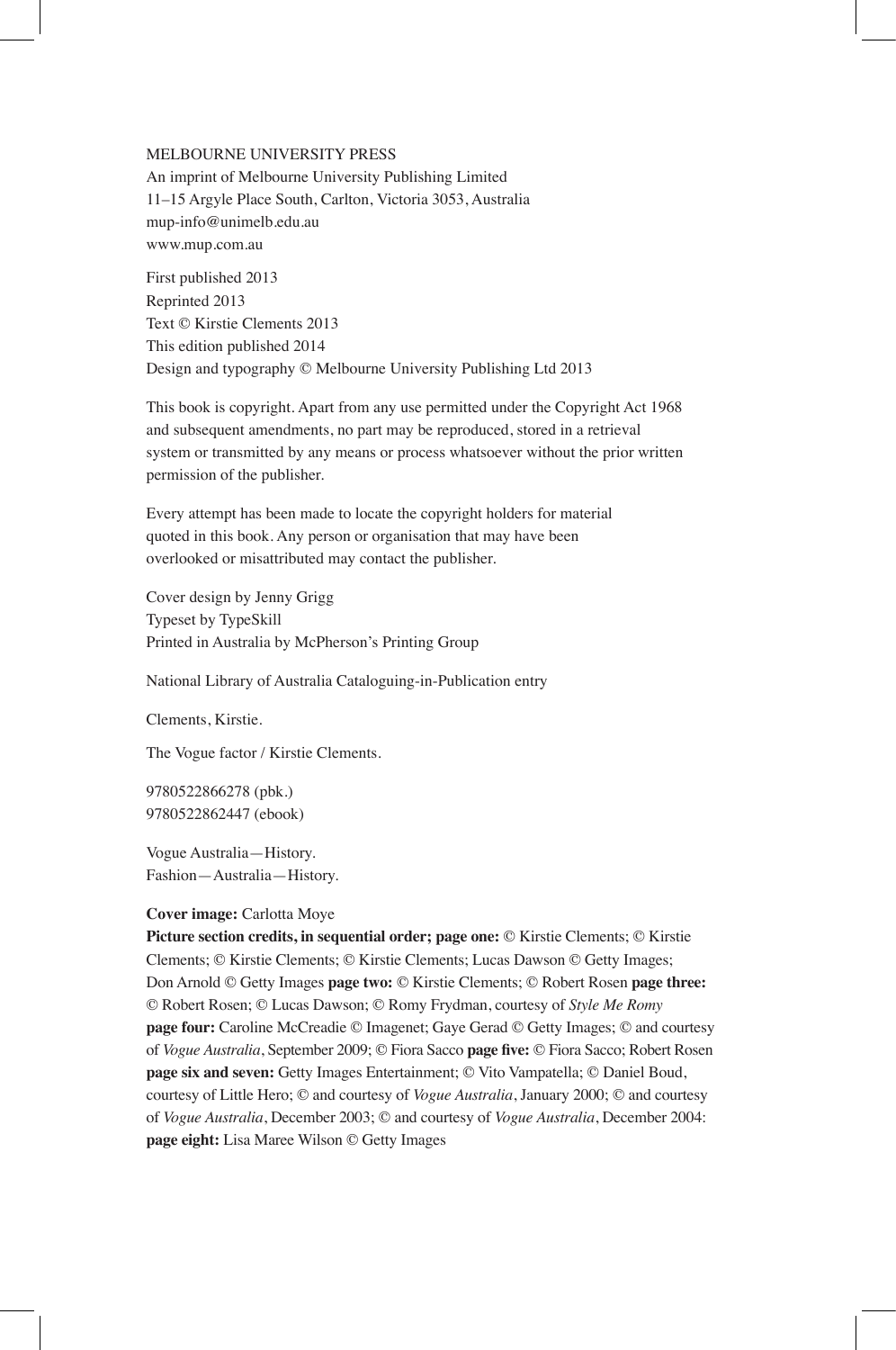## **CONTENTS**

| Regime Change    |                           | 1   |
|------------------|---------------------------|-----|
| 1                | Not Your Average Desk Job | 5   |
| $\overline{2}$   | Location, Location        | 27  |
| $\overline{3}$   | The Business of Beauty    | 45  |
| $\overline{4}$   | Model Behaviour           | 61  |
| 5                | The Paris Years           | 73  |
| 6                | Upheaval                  | 91  |
| 7                | <b>Fashion Fixations</b>  | 109 |
| 8                | The Editor's Chair        | 119 |
| 9                | King Karl                 | 137 |
| 10               | A Princess Diary          | 153 |
| 11               | Showtime                  | 169 |
| 12               | <b>Social Studies</b>     | 185 |
| 13               | Airbrushes with Fame      | 197 |
| 14               | Next Top Drama            | 207 |
|                  | 15 Golden Years           | 213 |
| 16               | Final Deadline            | 223 |
| Acknowledgements |                           | 229 |
| Index            |                           | 231 |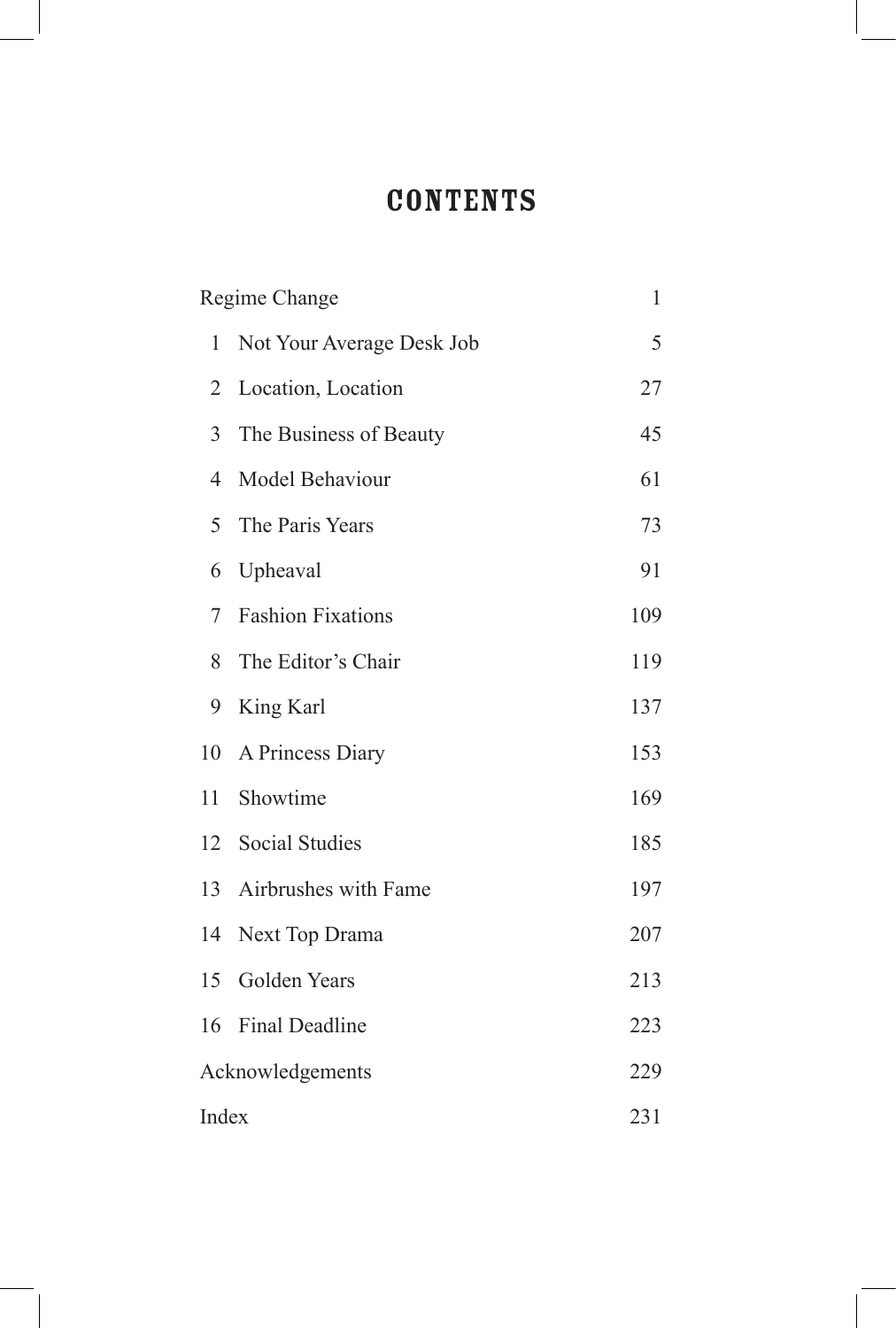

 $\overline{\phantom{a}}$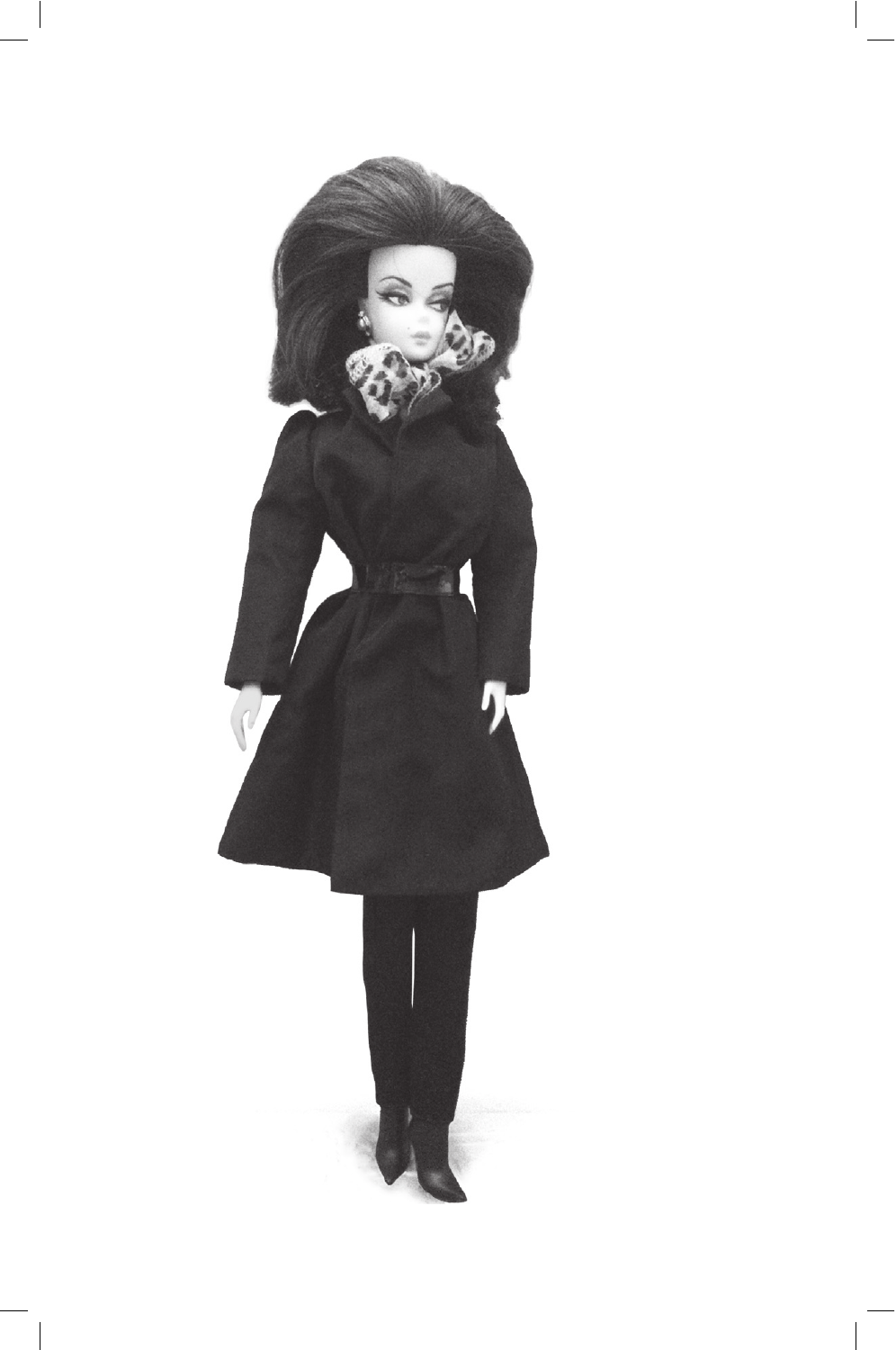### May 2012: Regime Change

It was 10 a.m. on a Wednesday. I had a scheduled meeting with<br>Nicole Sheffield, the newly appointed CEO of NewsLifeMedia, t was 10 a.m. on a Wednesday. I had a scheduled meeting with the company owned by Rupert Murdoch that had held the licence for *Vogue* in Australia since 2007. We had met only once before, a quick and pleasant chat in her office in March a few weeks after she had started.

I had been working at *Vogue Australia* for twenty-five years and in the editor's chair for thirteen. She was my eighth CEO. Magazines were going through a tough time in the face of a digital onslaught, but *Vogue* was faring better than others. Circulation was steady, subscriptions and readership were at an all-time high, we reached our advertising targets each month and held the greater market share. We had also been voted Magazine of the Year the previous November at the annual Australian Magazine Awards, and were commended by industry leaders for our consistent excellence, innovation and quality. Given that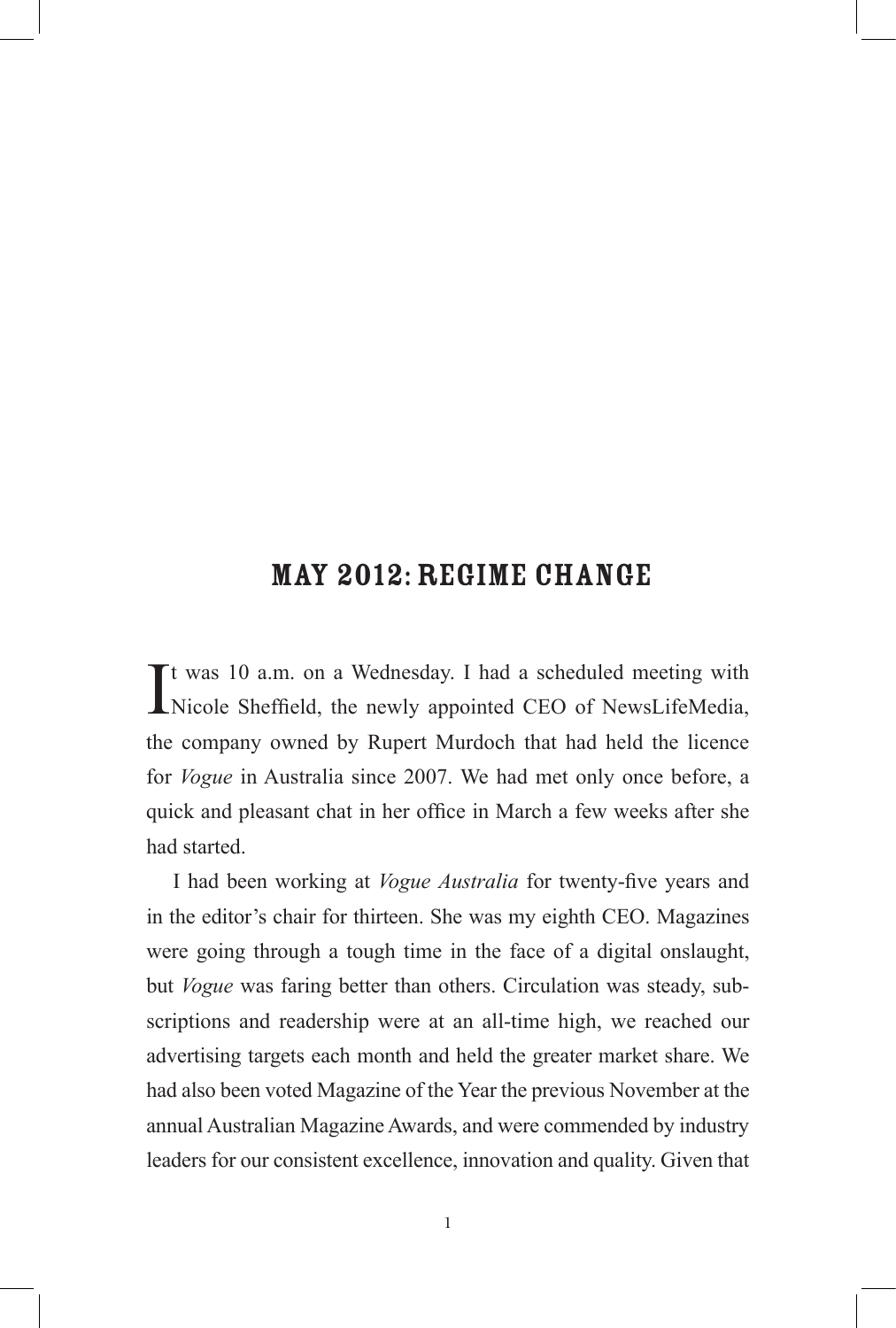Nicole had less experience in luxury publishing, in particular *Vogue*, I anticipated she would value my input.

I took the lift up to the second floor without any inkling of what was about to happen. Her PA looked jumpy.

'Hi, I'm here for my meeting with Nicole,' I said cheerily.

'Yes, they're in there,' she said, pointing towards a usually unoccupied office, quite clearly not Nicole's. Something was up.

The realisation began to dawn. It dripped down from my head to my toes in slow motion, as if treacle had been poured over me. I walked in and saw the human resources director sitting at the table with a folder and a jug of water, one of those cheap ones pretending to be a Georg Jensen. The presence of HR always meant bad news. Nicole was shifting in her chair, shooting longing glances at the open door—clearly in a hurry to do what she had come here for. I knew exactly what was going to happen.

'You're kidding,' I said calmly.

'I'm sure this is a shock, but I just think we need new leadership,' Nicole said in rapid-fire. 'Condé Nast are in full support of this.' Condé Nast International is the parent company of *Vogue Australia*, and an organisation I had developed a strong relationship with over the years. Nicole repeated that Condé Nast knew all about it, probably thinking I was going to put up a protest and try to get the chairman, Jonathan Newhouse, on speed dial.

But for some reason I felt strangely relieved. There had been increasing pressure on the brand, with reduced budgets and pages, and the retrenching of crucial editorial staff. The holy mantra was 'digital' and we had been waiting endlessly for funding to progress and evolve, but it felt as if the magazine itself was regarded as a burden. No one wanted to listen to my views on the importance of maintaining quality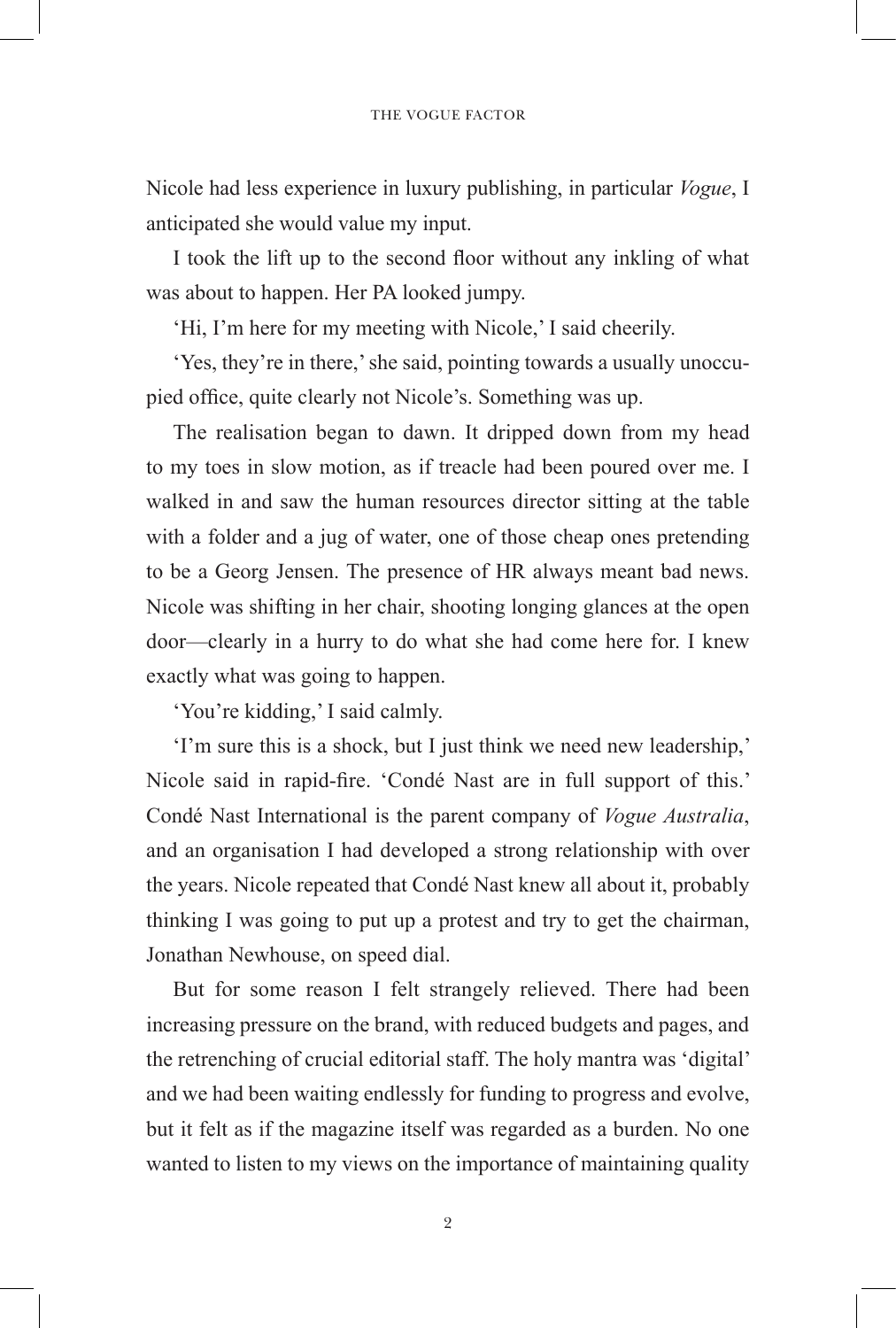or protecting the brand. Not even Condé Nast. I was however, stunned by their lack of loyalty. Obviously their main interest was the licensing cheques.

I decided not to let a wonderful, stimulating quarter-century at *Vogue* be diminished. How you conduct yourself on the way out is more important than how you went in. It didn't occur to me to ask who the new 'leader' would be. I really didn't care. Nicole had at this point left the room anyway, and I was faced with a scarlet-faced HR director who instructed me to leave the building immediately without speaking to my team—my amazing and loyal colleagues, some of whom I had worked with for more than thirteen years, and many of whom would also be shown the door shortly afterwards.

The whole episode was devoid of any graciousness, and perfectly reflective of a new mood in publishing. As I picked up my handbag and walked out the door, I turned my phone on silent and braced myself for the media who would swoop like vultures.

The *Vogue* I knew was over.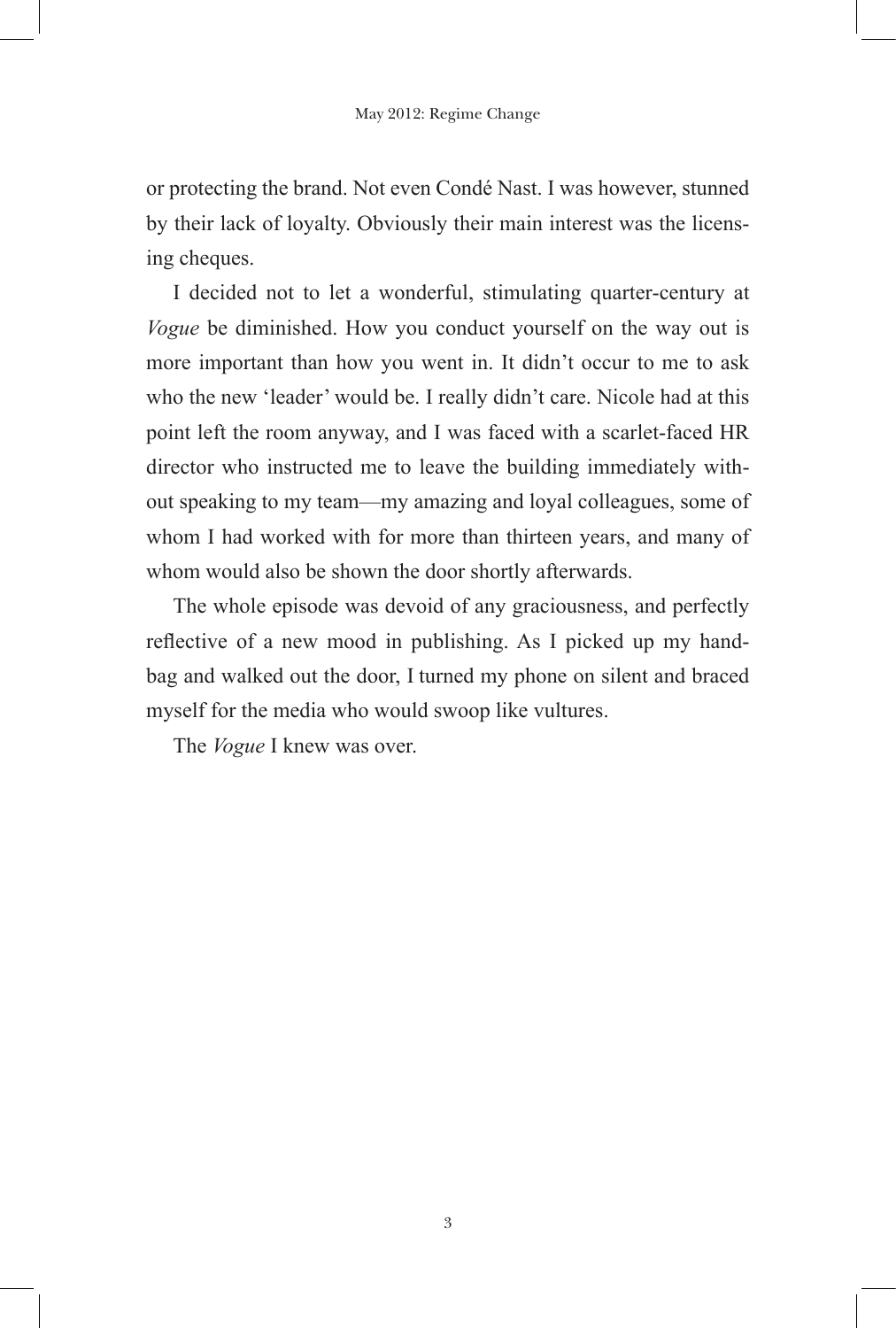1

## Not Your Average Desk Job

Thad two priorities after I finished my Higher School Certificate. Lone was to get out of the Sutherland Shire, the conservative, soporific area south of Sydney where I grew up. Two was to write.

My civil engineer father Joseph passed away when I was five, and my mother Gloria had worked two jobs to raise me and my older brother Anthony. I certainly wasn't going to blame her for the sexist, surfie mentality of the Shire, but I knew by the age of thirteen that being literally barked at by morons outside the North Cronulla pub was not going to be my future. The barking meant you were a dog because you were a brunette, pale skinned, a bit chubby or wearing the wrong swimsuit. I chose to see it as a badge of honour, because they didn't do it to the resident high school bully Karen, who was blonde, pretty, tanned, and had the IQ of a platform wedge.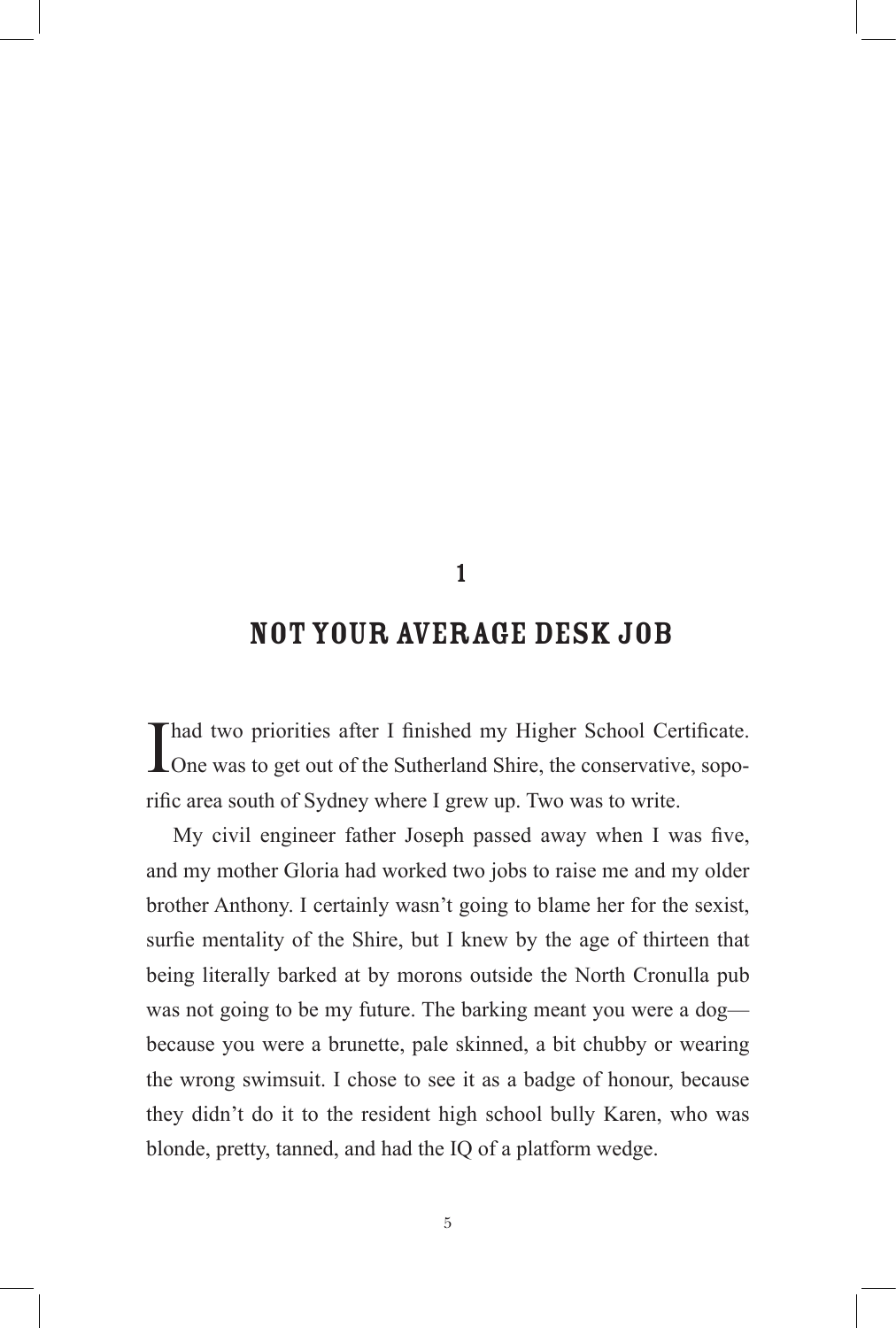I found the conformity stifling, and so decided that I should move to what appeared to be the least conformist suburb in Sydney: Kings Cross. In 1979 I broke the news to my mother at the age of seventeen that I was going to move into my own apartment. Although she had reservations about the seedy neighbourhood I had chosen, Mum knew I could take care of myself. She didn't feel the same way I did about the Shire. Having grown up in post-World War II Paddington, in her opinion she had escaped the harrowing inner-city slums by moving to the bright and shiny outer suburb of verdant Sylvania. My adventurous streak told me that travel, rather than university was what I needed, so I set my sights on getting out of there as soon as I could.

I applied for a job advertised in the newspaper and became a stockbroking clerk. It was a boom time for the market, and a number of lucrative bonuses enabled me to travel Europe for one year at the age of eighteen, then again at twenty-one. No backpacks—I would like to clarify that straight away. No hippie stuff. Always a suitcase. And always in full makeup.

I wrote constantly when on the road, short stories just for myself; in hotel rooms in Rome, on trains to Berlin, in hostels in Athens and bedsits in London. I travelled until the money ran out.

By 1985 I had returned to Sydney and was working as a sales assistant at an arty bookshop. My boyfriend at the time was running the Chauvel Cinema in Paddington, so I would leave work in the afternoon and join him in the evening, selling tickets or running the bar. It was an exciting, formative period. I read books all day and saw almost every important film ever made at night. I became immersed in French Nouvelle Vague, Japanese porn, film noir, Visconti and Fassbinder. Actors such as Judy Davis would come into the store to buy poetry and plays.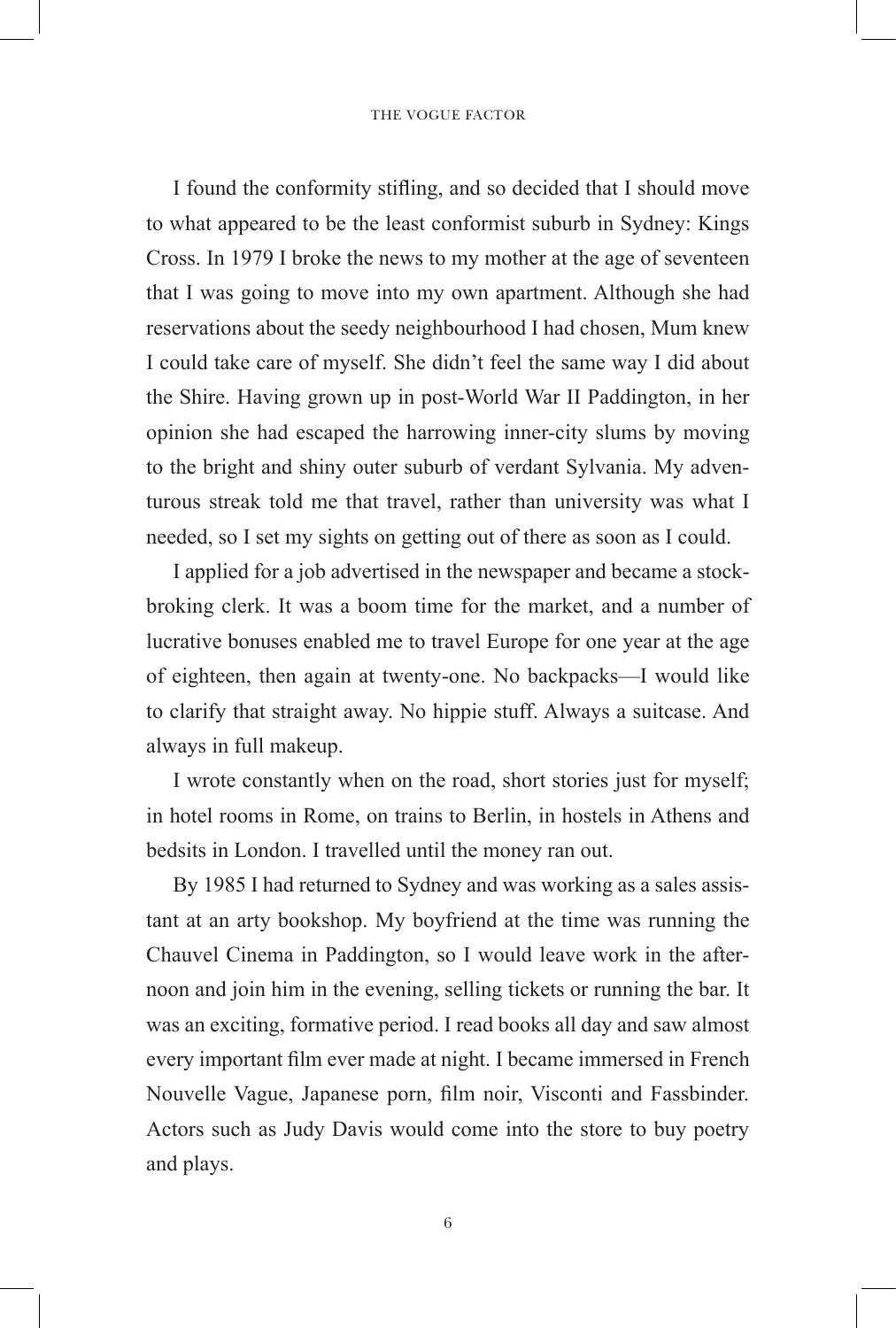But I was twenty-three, and dusting the books was getting up my nose. One day during my lunch break, I scanned the Jobs Vacant section of the *Sydney Morning Herald* and there was a tiny advertisement. 'Receptionist wanted at *Vogue*.'

'Imagine,' I thought to myself. 'Imagine the world that would open up!'

I rang the number numerous times until—bingo—I scored a rendezvous. As I could not leave the bookstore until 5 p.m., I was to be the last candidate interviewed the next day, at 6 p.m. I rushed home after work to shower, put on the best dress I owned and a pair of pink ballet slippers, and took a taxi I couldn't afford to make sure I would be right on time.

*Vogue* at that time was housed in a charming older building in Clarence Street, Sydney, spread across a number of floors, all serviced by a clanking elevator operated by a driver called Col. I sat down for my interview with a woman named Norma Mary Marshall. She was probably in her mid-sixties and absolutely stunning. She had brightblue eyes, an elegant puff of white-blonde hair and a knockout pair of legs. She'd worked at *Vogue* forever and was—I discovered later quite the party girl. I never knew what her exact role was, but it might as well have been something like 'glamorous ambassador'. She was sipping from a bone-china teacup that I'm pretty sure was filled with gin. I liked her on sight.

Norma Mary asked me if I had ever worked a switchboard. I lied and said, 'Of course'.

'Well, I've seen twenty girls, and you're the last but you're the prettiest,' she said, and we laughed. 'But I've already decided on someone else, so I think I'll put her on for a week and then you for a week, for a trial.'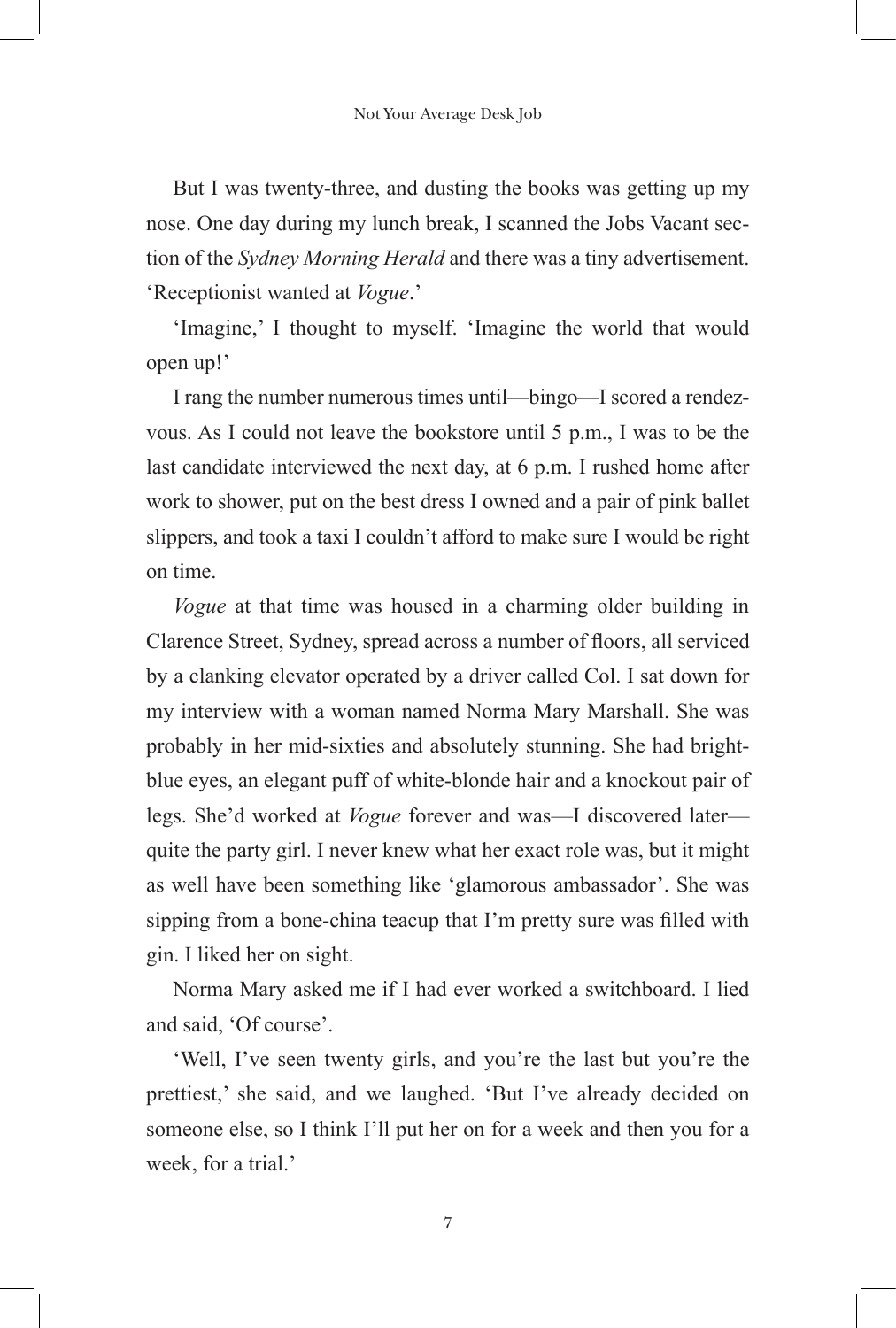I don't know what made me say it, as I was terribly nervous, but I replied: 'Why don't you put me on first? If I work out, then I can just stay and it will save you the trouble.' I was in.

A week or so later I was sitting at the *Vogue* reception desk. I hadn't been able to sleep the night before from nerves and excitement. It appeared that absolutely every individual who worked in the building was fabulous. Nobody *walked* past my desk, they swept past, jackets flung over shoulders, silk scarves flying out behind. Everyone was always in a very dramatic and stylish rush to be somewhere else.

The editor-in-chief at the time was June McCallum, who was feared and revered. Fiercely intelligent and equally impatient, June was famous for getting straight to the point. She had spent many years working as a journalist in London and had a view on far more than just fashion. She also had a closed-door policy, and people would wait nervously for days for an appointment to see her. The only contact I had with June for my first six months at *Vogue* was to catch a glimpse of her through the glass, swishing past on her way to the lift, a formidable brunette with her signature wooden bangles rattling loudly.

The fashion office was on the ground floor, to the right of reception, and that was where all the action happened. I had managed to master the very basic switchboard in about five minutes on Day One, so I was sitting excitedly at the desk, anticipating all kinds of wild and improbable happenings, when an incredibly handsome young man walked in and handed me his modelling portfolio. And then another. And then another. Soon the area had filled up with gorgeous male specimens, who sat casually on the seagrass-matting floor making small talk between themselves, as well as to me, when the chairs had run out. Day One and, as luck would have it, it was male model casting day.